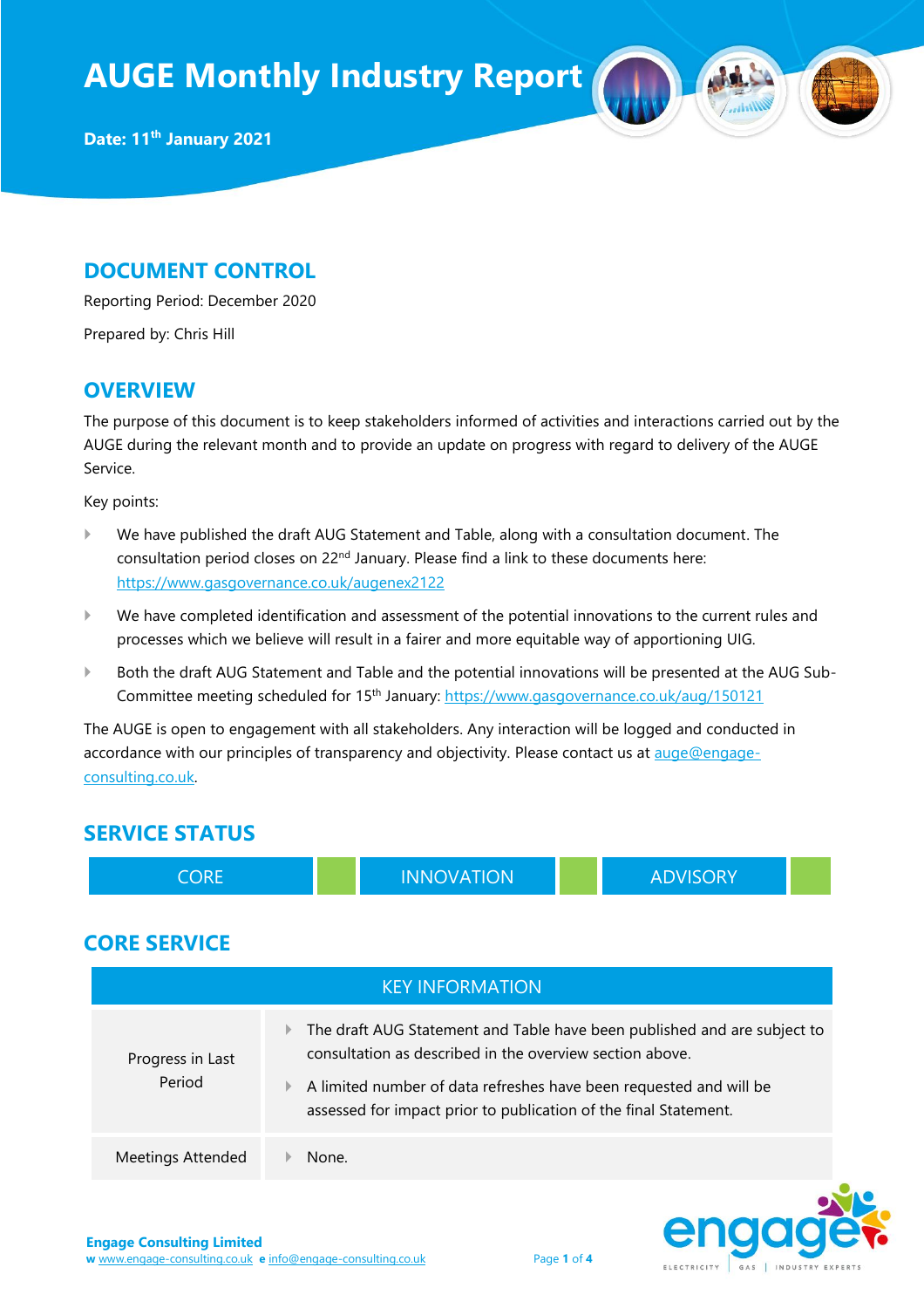

**Date: 11th January 2021**

| Planned for Next<br>Period | Create the slide deck for the AUG Sub-Committee meeting scheduled for<br>Þ<br>15th January and provide this to the Joint Office for publication.                                                                                                 |  |
|----------------------------|--------------------------------------------------------------------------------------------------------------------------------------------------------------------------------------------------------------------------------------------------|--|
|                            | Present the draft AUG Statement and Table at the AUG Sub-Committee<br>Þ<br>meeting scheduled for 15th January.                                                                                                                                   |  |
|                            | Assess the limited data refresh information requested prior to publication<br>Þ.<br>of the final AUG Statement.                                                                                                                                  |  |
|                            | Collate and assess industry responses to the draft AUG Statement<br>Þ.<br>consultation.                                                                                                                                                          |  |
|                            | Make any changes that we deem appropriate following our review of those<br>Þ<br>responses and publish the final Statement.                                                                                                                       |  |
| Meetings Planned           | AUG Sub-Committee meeting scheduled for 15th January to present the<br>Þ<br>draft Statement.                                                                                                                                                     |  |
|                            | AUG Sub-Committee meeting on 12th February to present our feedback on<br>Þ.<br>the consultation responses received and associated changes to the<br>Statement if applicable.                                                                     |  |
| Key Issues                 | COVID-19: We have assessed the potential impacts of COVID-19 on UIG, as<br>Þ.<br>well as the data used to assess the contributors to UIG. Further detail has<br>been provided in the draft AUG Statement. This issue is therefore now<br>closed. |  |
| <b>Key Risks</b>           | None.                                                                                                                                                                                                                                            |  |

|                           | OTHER POINTS TO NOTE                                                                                                                                                                                                                                           |
|---------------------------|----------------------------------------------------------------------------------------------------------------------------------------------------------------------------------------------------------------------------------------------------------------|
| <b>UNC Modifications</b>  | Relevant UNC Modifications were taken account of as part of the AUG<br>Statement and are identified within that document. Those under<br>development or recently implemented will be considered for their potential<br>impact on future years, as appropriate. |
| Industry<br>Consultations | Ofgem Consultation - "The Retail Energy Code - Proposals for version 1.1"<br>Possibility that changes to the theft arrangements (TRAS, GTDIS) could affect<br>detection levels during the 2021-2022 Gas Year.                                                  |

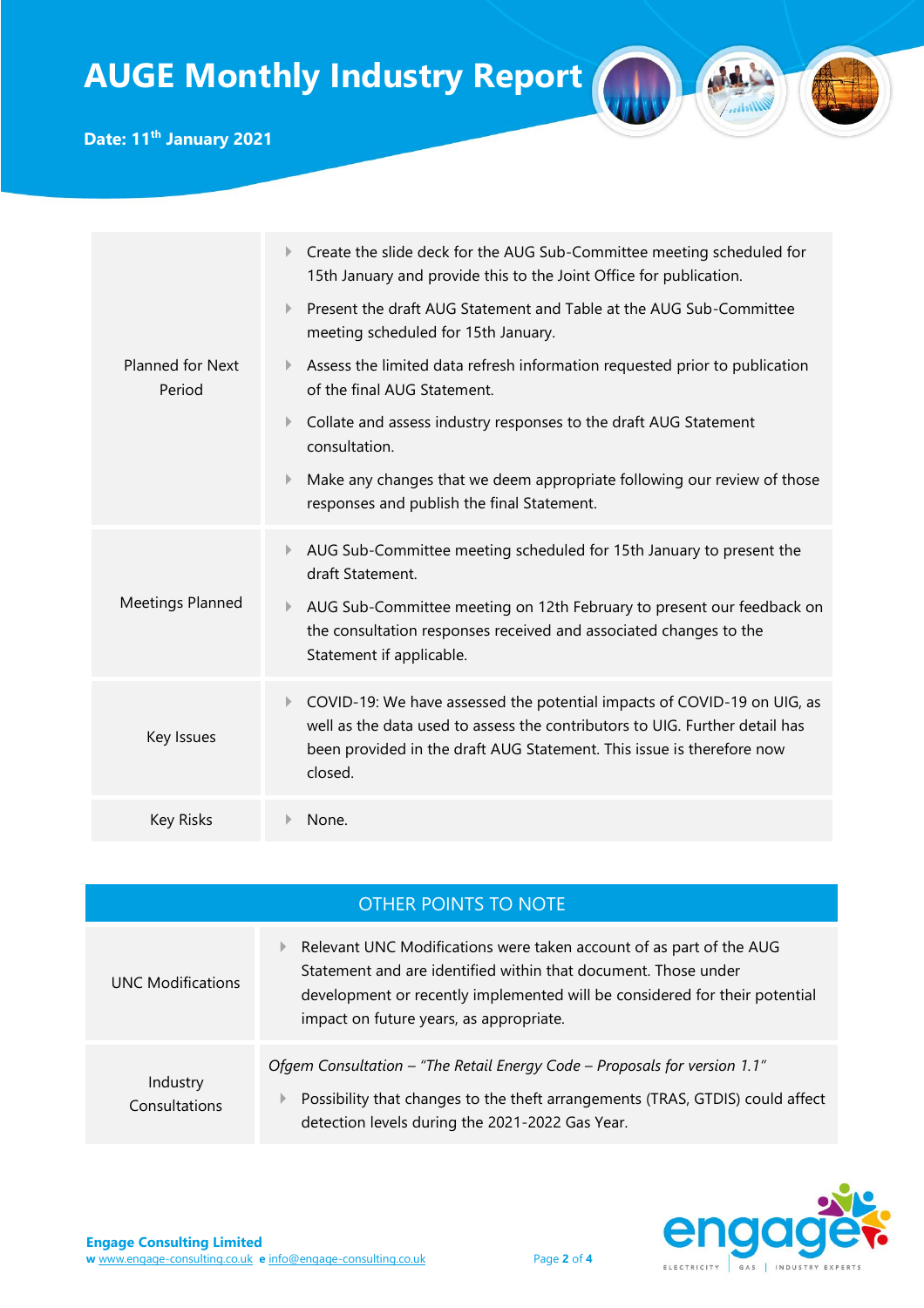We are reviewing the final Ofgem decision issued on 17th December and will integrate into our methodology if required.

## **INNOVATION SERVICE**

| <b>KEY INFORMATION</b>     |                                                                                                                                                                                                    |  |
|----------------------------|----------------------------------------------------------------------------------------------------------------------------------------------------------------------------------------------------|--|
| Progress in Last<br>Period | Completed identification and assessment of the potential innovations to<br>the current rules and processes which we believe will result in a fairer and<br>more equitable way of apportioning UIG. |  |
| <b>Meetings Attended</b>   | None.                                                                                                                                                                                              |  |
| Planned for Next<br>Period | Subject to discussion and approval, create the investigation business case,<br>to be presented at the 12th February AUG Sub-Committee meeting.                                                     |  |
| Meetings Planned           | AUG Sub-Committee meeting scheduled for 15th January to present our<br>innovation proposals.                                                                                                       |  |
| Key Issues                 | None.                                                                                                                                                                                              |  |
| Key Risks                  | None.                                                                                                                                                                                              |  |

Innovation work will progress in accordance with the timeline shown below.